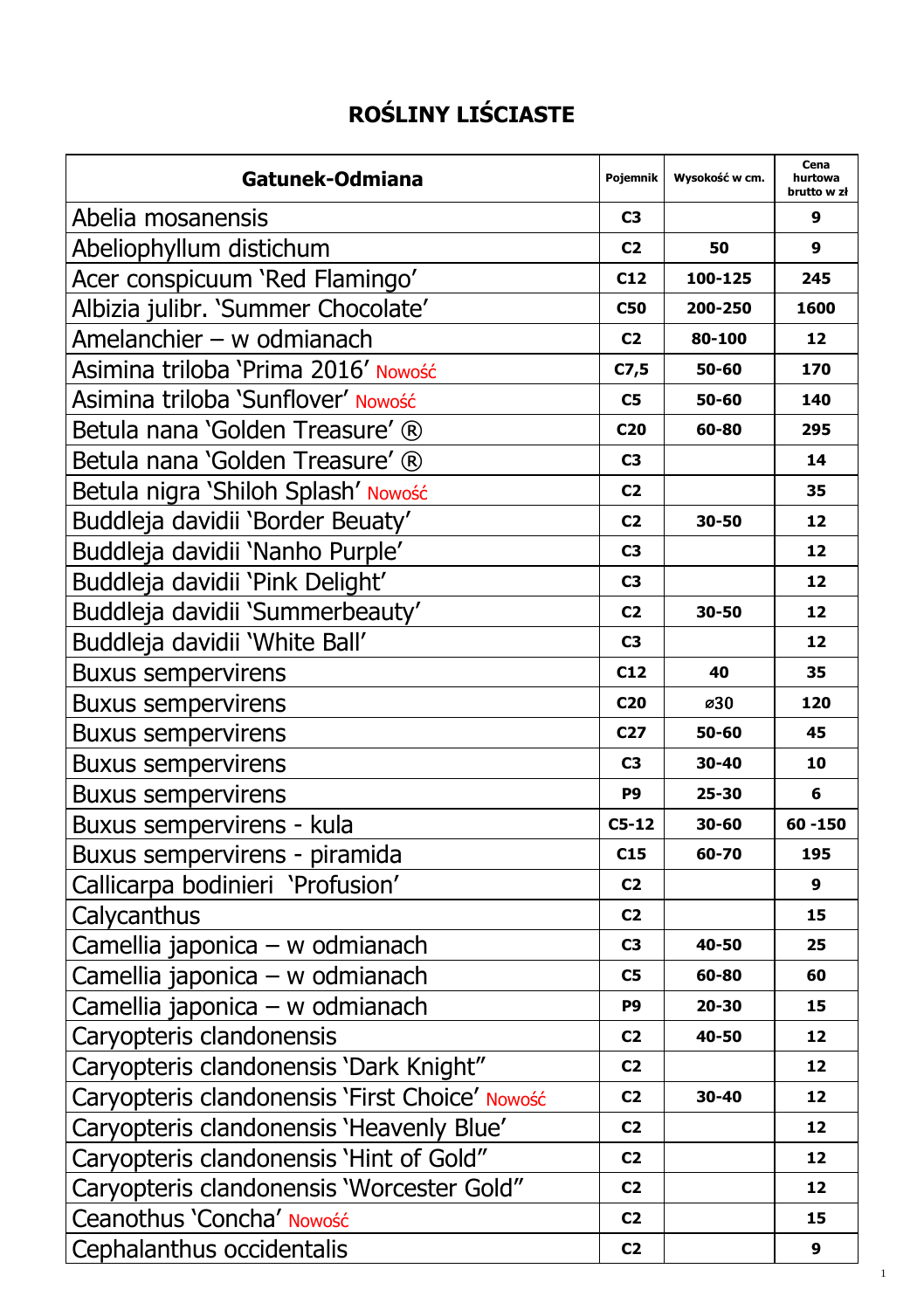| Gatunek-Odmiana                                     | Pojemnik        | Wysokość w cm. | Cena<br>hurtowa<br>brutto w zł |
|-----------------------------------------------------|-----------------|----------------|--------------------------------|
| Cercis canadensis 'Forest Pansy'                    | C <sub>2</sub>  | 40             | 35                             |
| Cercis canadensis 'Lavender Twist'®                 | C5              | 150-175        | 200                            |
| Cercis canadensis 'Ruby Falls''®                    | C7              | 150-175        | 200                            |
| Cercis chinensis 'Avondale'                         | C12             | 80-100         | 155                            |
| Cercis chinensis 'Avondale'                         | C5              | 30-40          | 100                            |
| Cercis chinensis 'Avondale'                         | C5              | 50             | 105                            |
| Cercis siliquastrum                                 | C <sub>3</sub>  | 30-40          | 35                             |
| Chaenomeles superba'Jet Trail' bonsai Nowość        | C5              | 25             | 75                             |
| Chaenomeles superba 'Jet Trail'                     | C <sub>2</sub>  |                | 9                              |
| Chaenomeles superba 'Orange Trail'                  | C <sub>2</sub>  |                | 9                              |
| Chaenomeles superba 'Orange Trail' bonsai<br>Nowość | C5              | 25             | 75                             |
| Chaenomeles superba 'Pink Lady'                     | C <sub>2</sub>  |                | 9                              |
| Chaenomeles superba 'Texas Scarlet'                 | C <sub>2</sub>  |                | 9                              |
| Chaenomeles superba 'Crimson and Gold'              | C <sub>2</sub>  | 25             | 9                              |
| Chaenomeles superba 'Red Trail' bonsai Nowość       | C5              | 25             | 75                             |
| Chaenomeles superba 'Salmon Horizon'                | C <sub>2</sub>  |                | 9                              |
| Chimonanthus praecox Nowość                         | C1,5            |                | 20                             |
| Clerodendrum trichotomum Nowość                     | C1,5            |                | 20                             |
| Cletha alnifolia                                    | C <sub>3</sub>  | 40-60          | 12                             |
| Cornus alba 'Aurea'                                 | C <sub>2</sub>  |                | 10                             |
| Cornus alba 'Elegantissima'                         | C <sub>2</sub>  | 40-50          | 10                             |
| Cornus alba 'Gouchaultii'                           | C <sub>2</sub>  | 40-50          | 10                             |
| Cornus alba 'Sibirica Variegata'                    | C <sub>2</sub>  | 40-50          | 10                             |
| Cornus alba 'Sibirica'                              | C <sub>2</sub>  | 40-50          | 10                             |
| Cornus canadensis                                   | C <sub>2</sub>  | $10 - 15$      | 14                             |
| Cornus controversa 'Variegata'                      | C <sub>2</sub>  |                | 35                             |
| Cornus controversa 'Variegata'                      | C5              |                | 55                             |
| Cornus florida 'Cherokee Chief'                     | C <sub>10</sub> | 60-80          | 110                            |
| Cornus florida 'Cherokee Chief' Nowość              | C10             | 80-100         | 150                            |
| Cornus florida 'Cherokee Sunset' Nowość             | C12             | 60-80          | 140                            |
| Cornus florida 'Cloud Nine' Nowość                  | C12             | 80-100         | 150                            |
| Cornus kousa                                        | C <sub>20</sub> | 150-175        | 680                            |
| Cornus kousa                                        | <b>C80</b>      | 175-200        | 1300                           |
| Cornus kousa 'Cappucino' Nowość                     | C10             | 60-80          | 110                            |
| Cornus kousa 'Cherokee' Nowość                      | C7              | 60-80          | 120                            |
| Cornus kousa 'China Girl'                           | C12             | 100-125        | 150                            |
| Cornus kousa 'China Girl'                           | C12             | 80-100         | 115                            |
| Cornus kousa 'China Girl' Nowość                    | C12             | 80-100         | 140                            |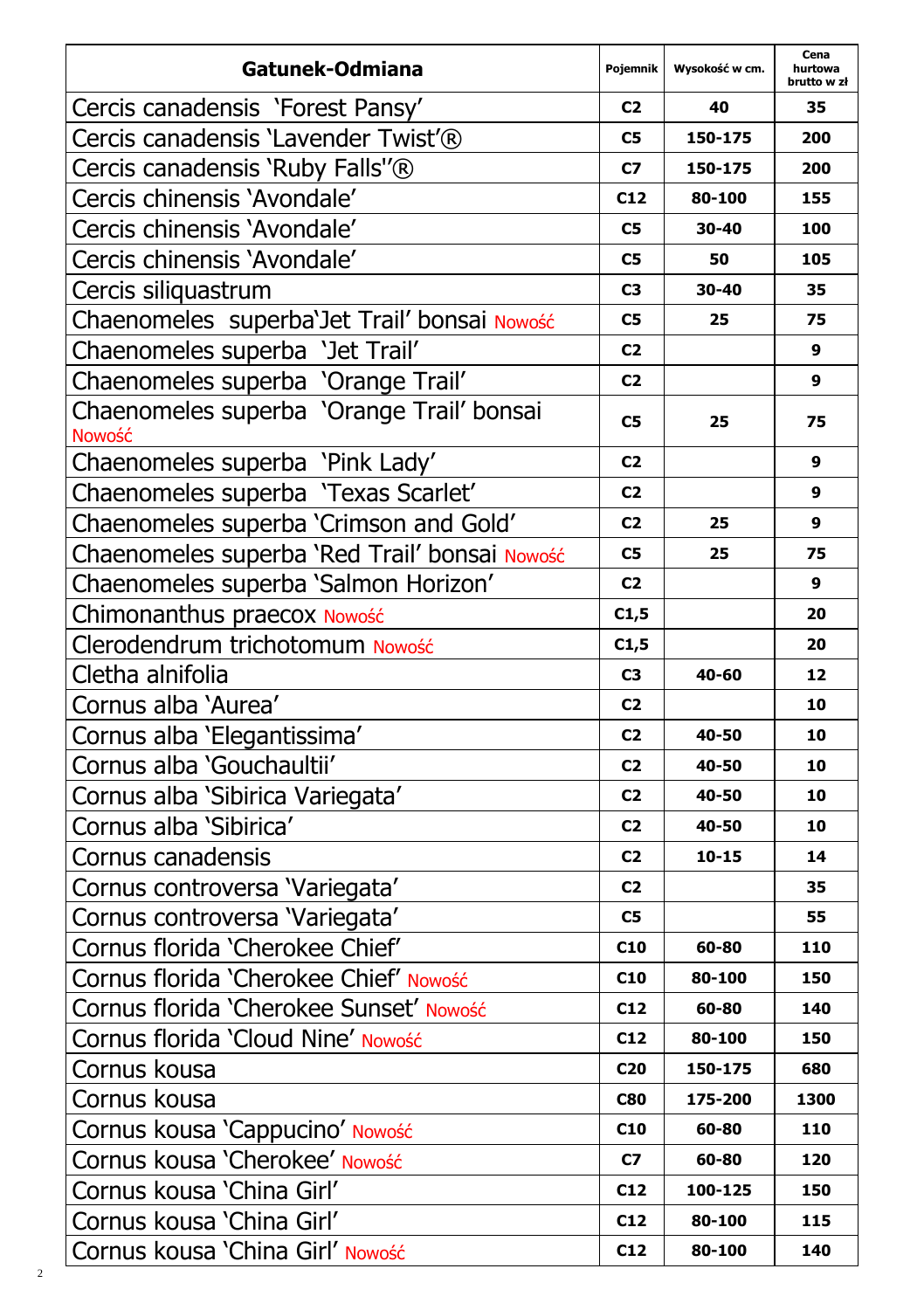| Gatunek-Odmiana                            | Pojemnik        | Wysokość w cm. | Cena<br>hurtowa<br>brutto w zł |
|--------------------------------------------|-----------------|----------------|--------------------------------|
| Cornus kousa 'Heart Throb' Nowość          | C7              | 50-60          | 110                            |
| Cornus kousa 'Jolico' Nowość               | C12             | 50-60          | 115                            |
| Cornus kousa 'Melanie' ® Nowość            | C27             | 150-175        | 300                            |
| Cornus kousa 'Milky Way'                   | C12             | 80-100         | 115                            |
| Cornus kousa 'Milky Way'                   | C27             | 150-175        | 270                            |
| Cornus kousa 'Robert's Select' Nowość      | C12             | 60-80          | 115                            |
| Cornus kousa 'Satomi'                      | C7              | 60-80          | 120                            |
| Cornus mas                                 | C30             | 150-175        | 220                            |
| Cornus mas                                 | C40             | 175-200        | 310                            |
| Cornus mas 'Tricolor'                      | C <sub>10</sub> | 40-50          | 115                            |
| Cornus sanguinea 'Anny Winter Orange'      | C <sub>2</sub>  | 30-40          | 10                             |
| Cornus sericea 'Kelseyi'                   | C <sub>2</sub>  | 20-30          | 15                             |
| Cornus sericea 'White Gold'                | C <sub>2</sub>  |                | 10                             |
| Cornus x 'Galaxy'                          | C <sub>10</sub> | 60-80          | 115                            |
| Cornus X 'Galaxy'                          | C12             | 100-125        | 160                            |
| Cornus X 'Galaxy'                          | C7              | 50-60          | 110                            |
| Corylus avellana 'Red Majestic'            | C5              | 50-60          | 55                             |
| Cotinus coggygria 'Dusky Maiden' ® Nowość  | C3              |                | 25                             |
| Cotinus coggygria 'Golden Spirit'          | C3              |                | 25                             |
| Cotinus coggygria 'Old Fashioned' ® Nowość | C3              |                | 25                             |
| Cotinus coggygria 'Royal Purple'           | C15             | 60-80          | 80                             |
| Cotinus coggygria 'Royal Purple'           | C3              | 30             | 20                             |
| Cotinus coggygria 'Young Lady              | C3              |                | 25                             |
| Cotinus coog. 'Royal Purple'               | <b>C80</b>      | 350            | 2100                           |
| Cotoneaster dammeri 'Major'                | C1,5            |                | 6                              |
| Cotoneaster horizontalis                   | C1,5            |                | 6                              |
| Cotoneaster microphyllus                   | C1,5            |                | 6                              |
| Cotoneaster procumbens 'Queen of Carpets'  | C1,5            |                | 6                              |
| Cotoneaster radicans 'Eichholz'            | C1,5            |                | 6                              |
| Cotoneaster suecicus 'Coral Beauty'        | C1,5            |                | 6                              |
| Cotoneaster suecicus 'Skogholm             | C1,5            |                | 6                              |
| Cytisus 'Hollandia' Nowość                 | C1,5            | 30-40          | 9                              |
| Cytisus 'Lena' Nowość                      | C1,5            | 30-40          | 9                              |
| Cytisus 'Moyclare Pink'                    | P9              |                | 6                              |
| Cytisus 'Red Wings'                        | C2              |                | 8                              |
| Cytisus 'Zellandia' Nowość                 | C1,5            | 30-40          | 9                              |
| Cytisus praecox 'Albus'                    | P9              |                | 6                              |
| Cytisus praecox 'Albus' Nowość             | C1,5            | 30-40          | 9                              |
| Cytisus praecox 'Allgold'                  | C2              |                | 8                              |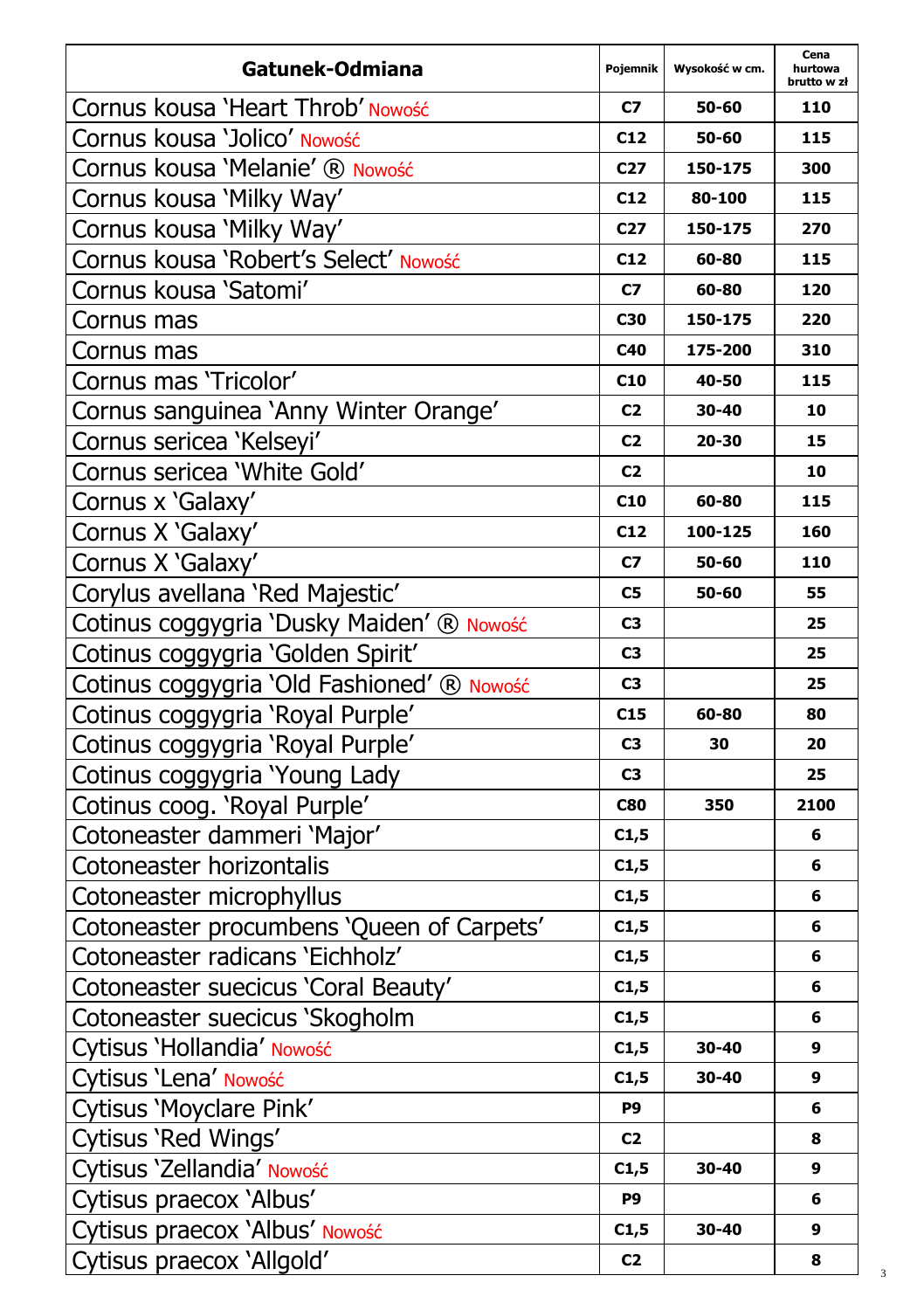| Gatunek-Odmiana                                  | Pojemnik        | Wysokość w cm. | Cena<br>hurtowa<br>brutto w zł |
|--------------------------------------------------|-----------------|----------------|--------------------------------|
| Cytisus scoparius 'Vanesse'                      | P9              |                | 6                              |
| Davidia involucrata 'Sonoma' Nowość              | C5              |                | 85                             |
| Davidia involucrate                              | C1,5            |                | 30                             |
| Decaisnea fargesii Nowość                        | C1,5            |                | 25                             |
| Deutzia hybrida 'Mont Rose'                      | C <sub>2</sub>  | 40-50          | 9                              |
| Deutzia hybrida 'Strawberry Fields'              | C <sub>2</sub>  | 40-50          | 9                              |
| Deutzia scabra 'Plena'                           | C <sub>2</sub>  | 40-50          | 9                              |
| Diervilla sessilifolia 'Butterfly'               | C3              | 40-50          | 9                              |
| Elaeagnus ebbingei                               | C2              | 40-50          | 15                             |
| Eleutherococcus sieboldianus 'Variegatus' Nowość | C <sub>2</sub>  |                | 20                             |
| Enkianthus campanulatus                          | C <sub>3</sub>  |                | 15                             |
| Escallonia 'Dart's Rosy Red'                     | C <sub>2</sub>  |                | 9                              |
| Escallonia 'Red Dream'                           | C <sub>2</sub>  |                | 9                              |
| Euonymus alatus                                  | C <sub>2</sub>  | 30-40          | 14                             |
| Euonymus alatus                                  | C <sub>20</sub> | 70-80          | 140                            |
| Euonymus alatus 'Compactus'                      | C3              | 30-40          | 14                             |
| Euonymus europaeus 'Red Cascade'                 | C <sub>2</sub>  |                | 14                             |
| Euonymus fortunei 'Emerald Gaiety'               | C1,5            |                | 6                              |
| Euonymus fortunei 'Emerald'n' Gold'              | C1,5            |                | 6                              |
| Euonymus fortunei 'Golden Harlequin'® Nowość     | C1,5            |                | 8                              |
| Euonymus fortunei 'Minimus'                      | C1,5            |                | 6                              |
| Euonymus fortunei 'Sunsport'                     | C1,5            |                | 6                              |
| Euonymus fortunei 'Harlequin'                    | C1,5            |                | 6                              |
| Exochorda racemosa 'Niagara'                     | C1,5            | 30-40          | 12                             |
| Exochorda racemosa 'Niagara'                     | C7              | 80-100         | 95                             |
| Exochorda racemosa 'The Bride'                   | C1,5            | 30-40          | 12                             |
| Exochorda racemosa 'The Bride'                   | C7              | 80-100         | 95                             |
| Exochorda racemosa 'Snow Mountain'               | C <sub>2</sub>  | 40-50          | 12                             |
| Exochorda racemosa 'Snow Mountain' Nowość        | C7              | 80-100         | 95                             |
| Fagus sylvatica 'Atropurpurea'                   | C2              | 50-70          | 15                             |
| Forsythia intermedia 'Golden Zauber'             | C3              | 50             | 9                              |
| Forsythia intermedia 'Lynwood'                   | C3              | 50             | 9                              |
| Forsythia intermedia 'Minigold'                  | C <sub>3</sub>  | 50             | 9                              |
| Forsythia intermedia 'Spectabilis' Nowość        | C <sub>2</sub>  | 40-60          | 9                              |
| Forsythia intermedia 'Week-end'                  | C3              | 50             | 9                              |
| Forsythia viridissima 'Kumson'®                  | C <sub>2</sub>  |                | 9                              |
| Fothergilla major                                | C <sub>3</sub>  |                | 15                             |
| Frangula alnus 'Fine Line'                       | C <sub>2</sub>  |                | 27                             |
| Frangula alnus 'Fine Line'                       | C7              |                | 75                             |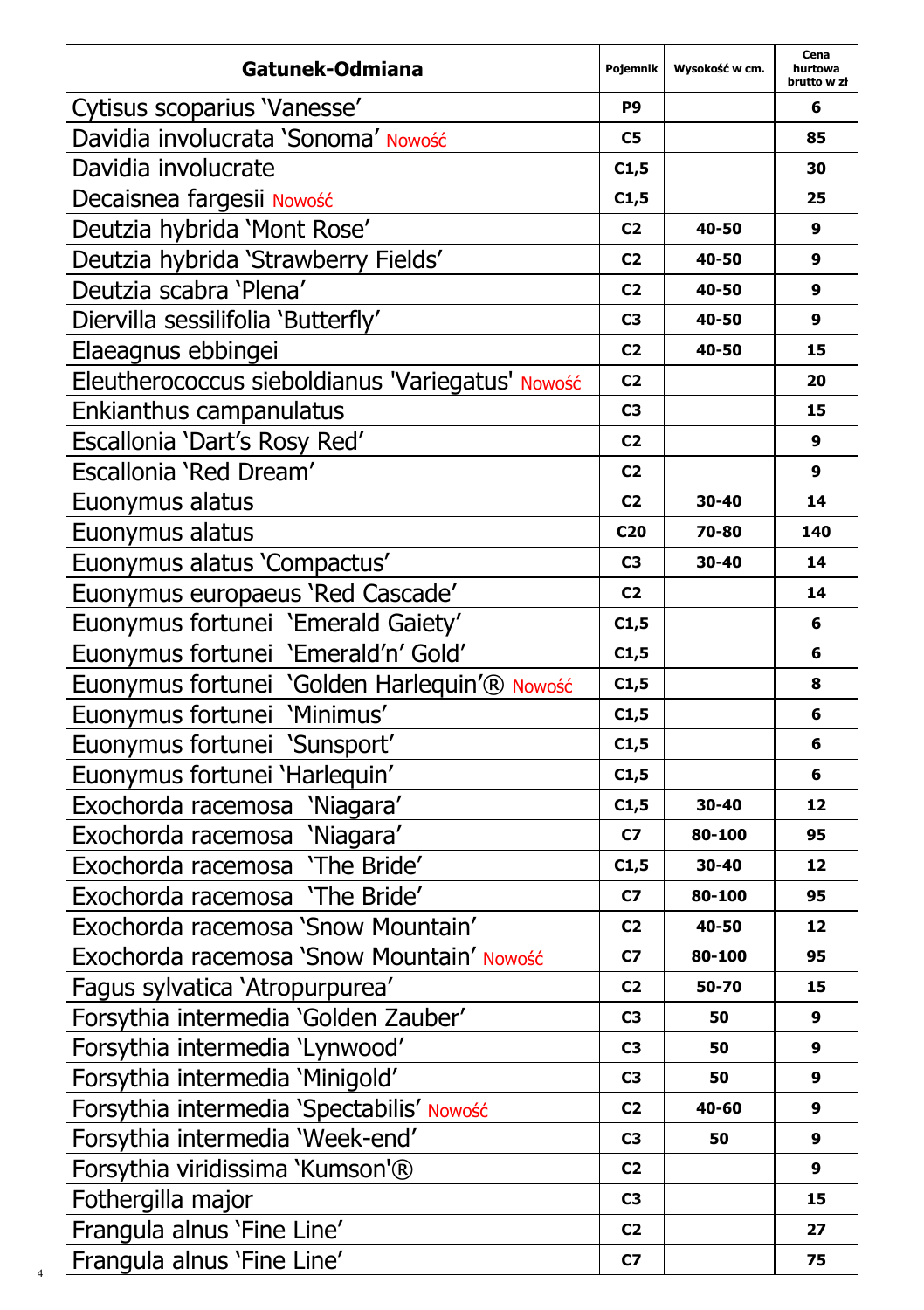| Gatunek-Odmiana                             | Pojemnik       | Wysokość w cm. | Cena<br>hurtowa<br>brutto w zł |
|---------------------------------------------|----------------|----------------|--------------------------------|
| Fremontodendron                             | C <sub>2</sub> |                | 22                             |
| Genista lydia                               | C1,5           |                | 8                              |
| Ginkgo biloba 'Fastigiata'                  | C7             |                | 115                            |
| Ginkgo biloba 'Menhir' Nowość               | C12            | 100-125        | 175                            |
| Halesia Carolina Nowość                     | C1,5           |                | 15                             |
| Hamamelis intermedia 'Arnold Promise'       | C <sub>2</sub> |                | 35                             |
| Hamamelis intermedia 'Diane'                | C <sub>2</sub> |                | 35                             |
| Hamamelis intermedia 'Pallida'              | C <sub>2</sub> |                | 35                             |
| Hamamelis intermedia 'Westerstede'          | C <sub>2</sub> |                | 35                             |
| Heptacodium miconioides                     | C7             | 60-80          | 90                             |
| Hibbiscus syriacus - Chiffon w odmianach,   | C <sub>2</sub> |                | 10                             |
| nisko szczepiony                            |                |                |                                |
| Hibbiscus syriacus - w odmianach, nisko     | C <sub>2</sub> |                | 10                             |
| szczepiony                                  |                |                |                                |
| Hibiscus moscheutos 'Cranberry Crush ®'     | C <sub>3</sub> |                | 18                             |
| Hibiscus moscheutos 'Fantasia ®'            | C3             |                | 18                             |
| Hibiscus moscheutos 'Fireball ®'            | C3             |                | 18                             |
| Hibiscus moscheutos 'Geant Red' ® Nowość    | C <sub>3</sub> |                | 18                             |
| Hibiscus moscheutos 'Jazzberry Jam ®'       | C3             |                | 18                             |
| Hibiscus moscheutos 'Joli Coeur' ® Nowość   | C3             |                | 18                             |
| Hibiscus moscheutos 'Kopper King ®'         | C3             |                | 18                             |
| Hibiscus moscheutos 'Old Yella ®'           | C3             |                | 18                             |
| Hibiscus moscheutos 'Pink Candy' ® Nowość   | C <sub>3</sub> |                | 18                             |
| Hibiscus moscheutos 'Pink Passion' ® Nowość | C3             |                | 18                             |
| Hibiscus moscheutos 'Plum Crazy ®'          | C <sub>3</sub> |                | 18                             |
| Hibiscus moscheutos 'Red Wine' ® Nowość     | C3             |                | 18                             |
| Hippophae rhamnoides                        | C3             |                | 15                             |
| Hippophae rhamnoides 'Hergo' $\mathcal{Q}$  | C <sub>2</sub> |                | 15                             |
| Hippophae rhamnoides 'Hikul' $\triangle$    | C <sub>2</sub> |                | 15                             |
| Hippophae rhamnoides 'Leikora' ?            | C <sub>2</sub> |                | 15                             |
| Hypericum 'Buttercup'                       | C <sub>2</sub> |                | 9                              |
| Hypericum 'Hidcote'                         | C <sub>2</sub> | 30-40          | 9                              |
| Hypericum androsaemum 'Orange Flair'        | C <sub>2</sub> | 30-40          | 9                              |
| Hypericum calycinum 'Rose of Sharon'        | CO,7           |                | 5                              |
| Hypericum inodorum 'Excellent Flair' Nowość | C <sub>2</sub> | 30-40          | 9                              |
| Hypericum kalmianum                         | C <sub>2</sub> |                | 9                              |
| Hypericum moserianum 'Tricolor'             | C <sub>2</sub> |                | 9                              |
| Hypericum x dummeri 'Peter Dummer'          | C2             |                | 9                              |
| Ilex altaclerensis 'Golden King'            | C <sub>2</sub> |                | 9                              |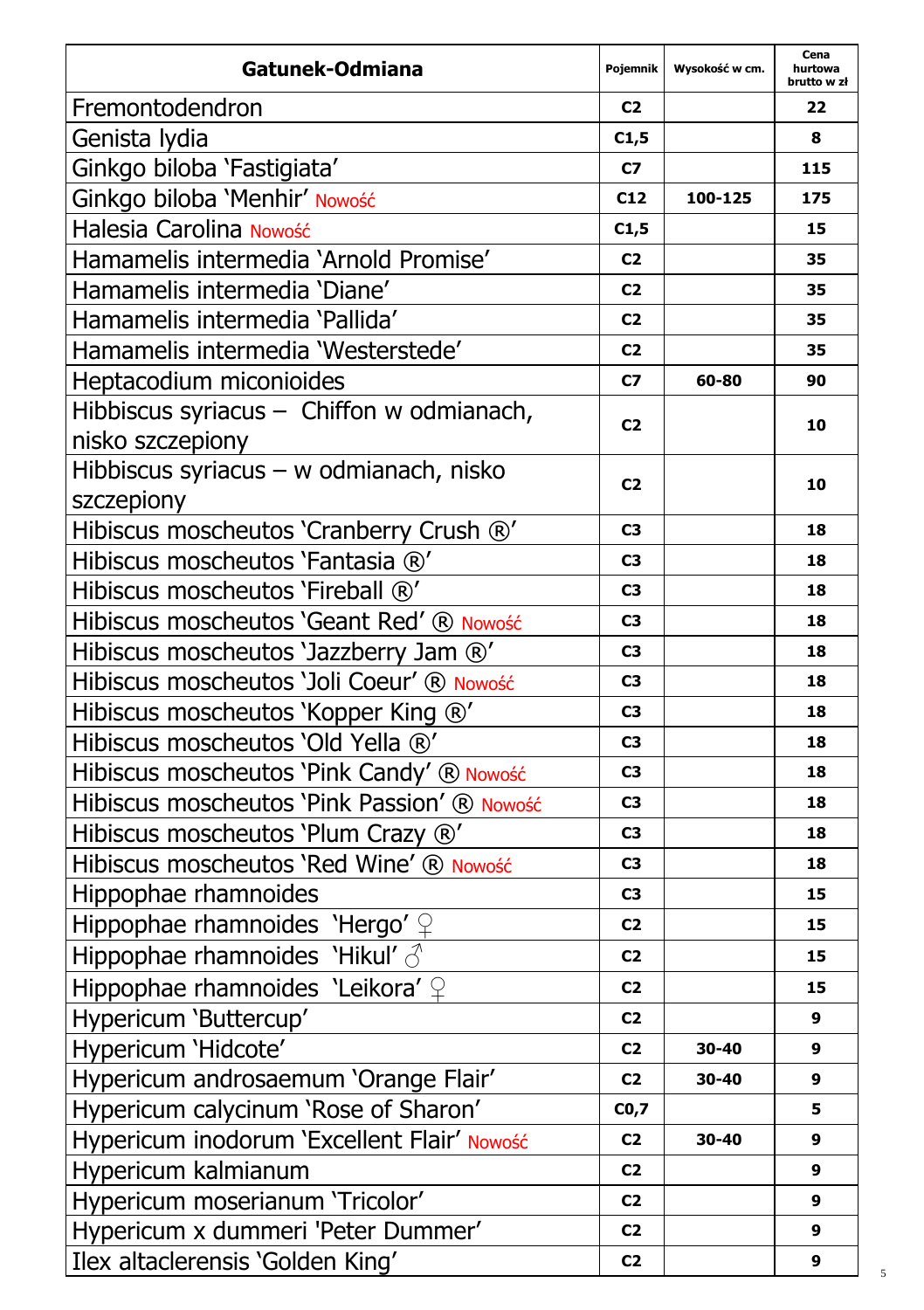| Gatunek-Odmiana                              | Pojemnik        | Wysokość w cm. | Cena<br>hurtowa<br>brutto w zł |
|----------------------------------------------|-----------------|----------------|--------------------------------|
| Ilex aquifolium $-$ w odmianach              | C <sub>2</sub>  |                | 20                             |
| Ilex aquifolium 'Alaska'                     | C <sub>2</sub>  |                | 20                             |
| Ilex aquifolium 'Alaska'                     | C27             | 100-125        | 210                            |
| Ilex aquifolium 'Alaska'                     | C40             | 175-200        | 550                            |
| Ilex aquifolium 'Alaska'                     | C60             | 200-225        | 750                            |
| Ilex aquifolium 'Argentea Marginata'         | C <sub>2</sub>  |                | 20                             |
| Ilex aquifolium 'J.C. van Tol'               | C <sub>2</sub>  |                | 20                             |
| Ilex aquifolium 'Silver Queen'               | C <sub>2</sub>  |                | 20                             |
| Ilex crenata 'Glorie Dwarf'                  | C3              | 20-30          | 13                             |
| Ilex crenata 'Golden Gem'                    | C <sub>2</sub>  | 20-30          | 9                              |
| Ilex mes. 'Blue Angel'                       | C <sub>27</sub> | 125-150        | 310                            |
| Itea virginica 'Henry's Garnet'              | C <sub>2</sub>  |                | 12                             |
| Jasminum nudiflorum                          | C <sub>2</sub>  | 40-50          | 9                              |
| Kerria japonica 'Pleniflora'                 | C <sub>2</sub>  |                | 8                              |
| Kolkwitzia amabilis 'Pink Cloud'             | C <sub>2</sub>  |                | 9                              |
| Laburnocytisus adamii                        | C12             | 120            | 150                            |
| Lagerstroemia indica 'Coral Filli' ® Nowość  | C1,5            |                | 20                             |
| Lagerstroemia indica 'Red Filli' ® Nowość    | C1,5            |                | 20                             |
| Lagerstroemia indica 'Violet Filli' ® Nowość | C1,5            |                | 20                             |
| Lagerstroemia x 'Acoma' Nowość               | C <sub>3</sub>  | 40-50          | 65                             |
| Lagerstroemia x 'Dynamite' Nowość            | C <sub>3</sub>  | 40-50          | 65                             |
| Lagerstroemia x 'Lipan' Nowość               | C3              | 40-50          | 65                             |
| Lagerstroemia x 'Osage' Nowość               | C3              | 40-50          | 65                             |
| Lagerstroemia x 'Pink Velour' Nowość         | C3              | 40-50          | 65                             |
| Lagerstroemia x 'Pink Velour' Nowość         | C35             | 80-100         | 285                            |
| Lagerstroemia x 'Powhatan' Nowość            | C <sub>3</sub>  | 40-50          | 65                             |
| Lagerstroemia x 'Sioux' Nowość               | C3              | 40-50          | 65                             |
| Lagerstroemia x 'Tonto' Nowość               | C3              | 40-50          | 65                             |
| Larix decidua                                | C5              | 100-150        | 15                             |
| Leucothoe 'Zeblid'                           | C3              |                | 15                             |
| Leucothoe axillaris 'Curly Red'              | C <sub>2</sub>  |                | 20                             |
| Leucothoe axillaris 'Rainbow'                | C3              |                | 15                             |
| Leucothoe axillaris 'Scarletta'              | C3              |                | 15                             |
| Leucothoe fontanesiana 'Makijaz'® Nowość     | C <sub>3</sub>  |                | 15                             |
| Leucothoe fontanesiana 'Whitewater'® Nowość  | C3              |                | 15                             |
| Leycesteria Formosa 'Jealousy'               | C1,5            |                | 8                              |
| Ligustrum ovalifolium 'Aureum'               | C <sub>2</sub>  |                | 10                             |
| Liquidambar styraciflua                      | C5              |                | 35                             |
| Lonicera nitida 'Elegant'                    | C <sub>2</sub>  |                | 9                              |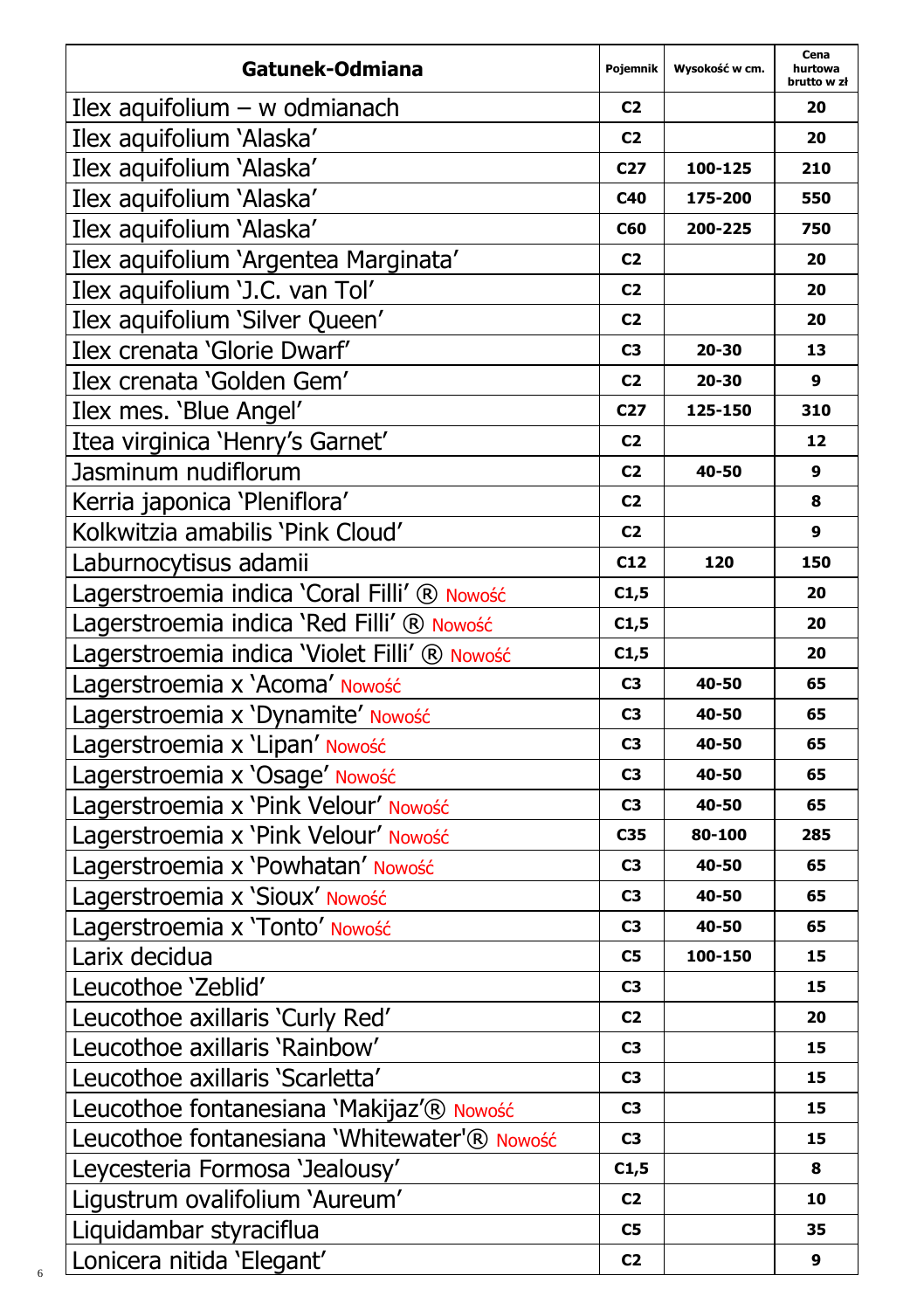| Gatunek-Odmiana                                | Pojemnik       | Wysokość w cm. | Cena<br>hurtowa<br>brutto w zł |
|------------------------------------------------|----------------|----------------|--------------------------------|
| Lonicera pileata 'Moss Green'                  | C <sub>2</sub> |                | 9                              |
| Loropetalum chinense 'Daybreak's Flame' Nowość | C <sub>2</sub> |                | 15                             |
| Loropetalum chinense 'Fire Dance'              | C <sub>2</sub> |                | 15                             |
| Loropetalum chinense 'Pipa's Red' Nowość       | C <sub>2</sub> |                | 15                             |
| Mahonia aquifolium                             | C <sub>2</sub> |                | 15                             |
| Mahonia aquifolium 'Smaragd'                   | C <sub>2</sub> |                | 15                             |
| Mahonia japonica 'Hivernant'                   | C <sub>2</sub> |                | 15                             |
| Mahonia media 'Apollo'                         | C <sub>2</sub> |                | 15                             |
| Mahonia media 'Charity'                        | C <sub>2</sub> | 40-50          | 15                             |
| Mahonia media 'Winter Sun'                     | C <sub>2</sub> |                | 15                             |
| Mespilus germanica Nowość                      | C <sub>2</sub> |                | 25                             |
| Mitchella repens                               | C1,5           |                | 8                              |
| Myrica                                         | C <sub>2</sub> | 30-40          | 15                             |
| Nandina domestica 'Firepower'                  | C <sub>2</sub> |                | 15                             |
| Nandina domestica 'Summer Sunset' PBR          | C3             |                | 16                             |
| Nandina domestica 'Sunset Boulevard' PBR       | C <sub>2</sub> | 30             | 16                             |
| Nothofagus antarctica                          | C <sub>2</sub> |                | 15                             |
| Osmanthus burkwoodii                           | C <sub>2</sub> |                | 10                             |
| Osmanthus heterophyllus 'Goshiki'              | C <sub>2</sub> |                | 10                             |
| Pachysandra terminalis                         | C <sub>2</sub> |                | 6                              |
| Pachysandra terminalis 'Green Carpet'          | C <sub>2</sub> |                | 6                              |
| Paeonia suffruticosa                           | C <sub>3</sub> |                | 60                             |
| Parrotia persica                               | C <sub>2</sub> | 30-40          | 15                             |
| Perovskia atriplicifolia                       | C <sub>2</sub> |                | 15                             |
| Perovskia atriplicifolia 'Lacey Blue'          | C2             | 30-40          | 15                             |
| Philadelphus 'Belle Etoile'                    | C <sub>2</sub> |                | 9                              |
| Philadelphus 'Biały Karzeł'                    | C <sub>2</sub> |                | 9                              |
| Philadelphus 'Bouquet Blanc'                   | C <sub>2</sub> |                | 9                              |
| Philadelphus 'Dame Blanche'                    | C <sub>2</sub> |                | 9                              |
| Philadelphus 'Karolinka'                       | C <sub>2</sub> |                | 9                              |
| Philadelphus 'Lemoinei'                        | C <sub>2</sub> |                | 9                              |
| Philadelphus 'Mont Blanc'                      | C2             |                | 9                              |
| Philadelphus 'Snowbelle'                       | C <sub>2</sub> |                | 9                              |
| Philadelphus 'Virginal'                        | C <sub>2</sub> |                | 9                              |
| Philadelphus coronarius 'Aureus'               | C <sub>2</sub> | 30-40          | 9                              |
| Photinia fraseri 'Little Red Robin'            | C <sub>2</sub> |                | 9                              |
| Photinia fraseri 'Red Robin'                   | C <sub>2</sub> |                | 12                             |
| Physocarpus opulifolius 'Darts Gold'           | C2             |                | 6                              |
| Physocarpus opulifolius 'Diabolo'              | C <sub>2</sub> |                | 8                              |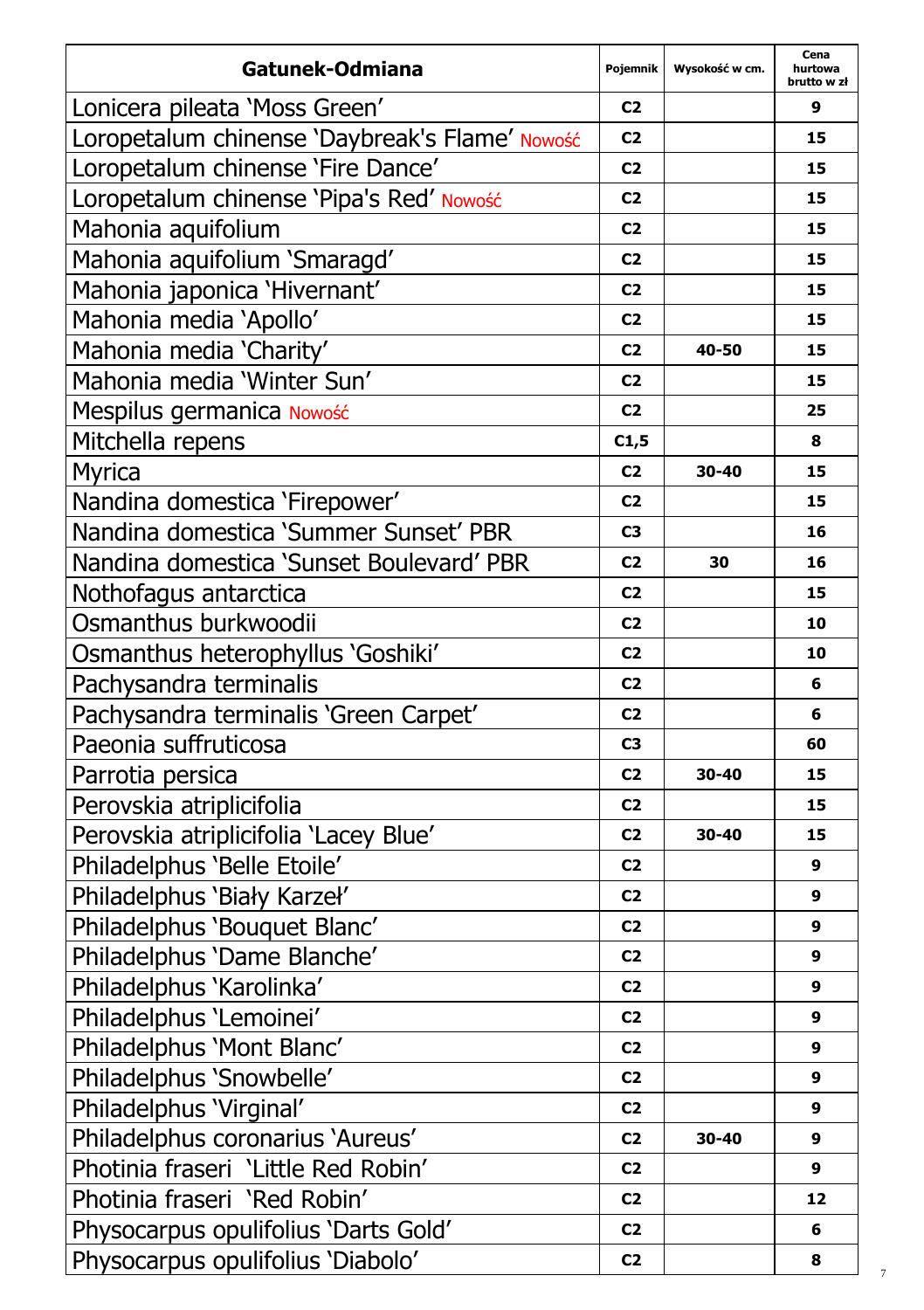| Gatunek-Odmiana                         | Pojemnik        | Wysokość w cm. | Cena<br>hurtowa<br>brutto w zł |
|-----------------------------------------|-----------------|----------------|--------------------------------|
| Physocarpus opulifolius 'Lady in Red'   | C2              |                | 8                              |
| Physocarpus opulifolius 'Luteus'        | C <sub>2</sub>  |                | 8                              |
| Physocarpus opulifolius 'Red Baron'     | C <sub>2</sub>  |                | 8                              |
| Physocarpus opulifolius 'Summer Wine'   | C <sub>2</sub>  | 40-50          | 6                              |
| Physocarpus opulifolius 'Zdechovice'    | C <sub>2</sub>  | 40-50          | 6                              |
| Pieris 'Flaming Silver'                 | C2              | 30             | 20                             |
| Pieris 'Forest Flame'                   | C <sub>2</sub>  | 30             | 20                             |
| Pieris japonica 'Bonfire'               | C <sub>2</sub>  | 30             | 20                             |
| Pieris japonica 'Cupido'                | C <sub>2</sub>  | 30             | 20                             |
| Pieris japonica 'Debutante'             | C <sub>2</sub>  |                | 15                             |
| Pieris japonica 'Little Heath'          | C <sub>2</sub>  |                | 15                             |
| Potentilla fruticosa 'Abbotswood'       | C1,5            |                | 6                              |
| Potentilla fruticosa 'Hachmans Giant'   | C1,5            |                | 6                              |
| Potentilla fruticosa 'Hopleys Orange'   | C1,5            |                | 6                              |
| Potentilla fruticosa 'Pink Queen'       | C1,5            |                | 6                              |
| Potentilla fruticosa 'Red Ace'          | C1,5            |                | 6                              |
| Potentilla fruticosa 'Tiliford Cream'   | C1,5            |                | 6                              |
| Prostanthera cuneata Nowość             | C <sub>2</sub>  |                | 9                              |
| Prostanthera rotundifolia Nowość        | C <sub>2</sub>  |                | 9                              |
| Prunus glandulosa 'Alba Plena' Nowość   | C <sub>2</sub>  |                | 15                             |
| Prunus glandulosa 'Rosea Plena' Nowość  | C <sub>2</sub>  |                | 15                             |
| Prunus laurocerasus 'Angustifolia'      | C <sub>2</sub>  |                | 9                              |
| Prunus laurocerasus 'Caucasica'         | C2              |                | 9                              |
| Prunus laurocerasus 'Herbergii' Nowość  | C <sub>2</sub>  | 30-40          | 9                              |
| Prunus laurocerasus 'Otto Luyken'       | C <sub>2</sub>  |                | 9                              |
| Prunus laurocerasus 'Reynvaanii'        | C2              |                | 9                              |
| Prunus laurocerasus 'Rotundifolia'      | C <sub>2</sub>  |                | 9                              |
| Prunus lusitanica 'Angustifolia'        | C <sub>2</sub>  |                | 9                              |
| Prunus lusitanica 'Angustifolia'        | C <sub>20</sub> | 100-125        | 90                             |
| Prunus lusitanica 'Angustifolia'        | C30             | 125-150        | 175                            |
| Prunus lusitanica 'Angustifolia'        | C40             | 175-200        | 415                            |
| Pyracantha 'Golden Charmer'             | C2              |                | 9                              |
| Pyracantha 'Orange Glow'                | C2              |                | 9                              |
| Pyracantha 'Red Column'                 | C <sub>2</sub>  |                | 9                              |
| Rhaphiolepis indica 'Pink Cloud' Nowość | C <sub>2</sub>  |                | 15                             |
| Ribes sanguineum 'Pulborough Scarlet'   | C2              |                | 9                              |
| Ribes sanguineum 'King Edward VII'      | C <sub>2</sub>  |                | 15                             |
| Rosa - miniatura w odmianach            | C1,5            |                | 8                              |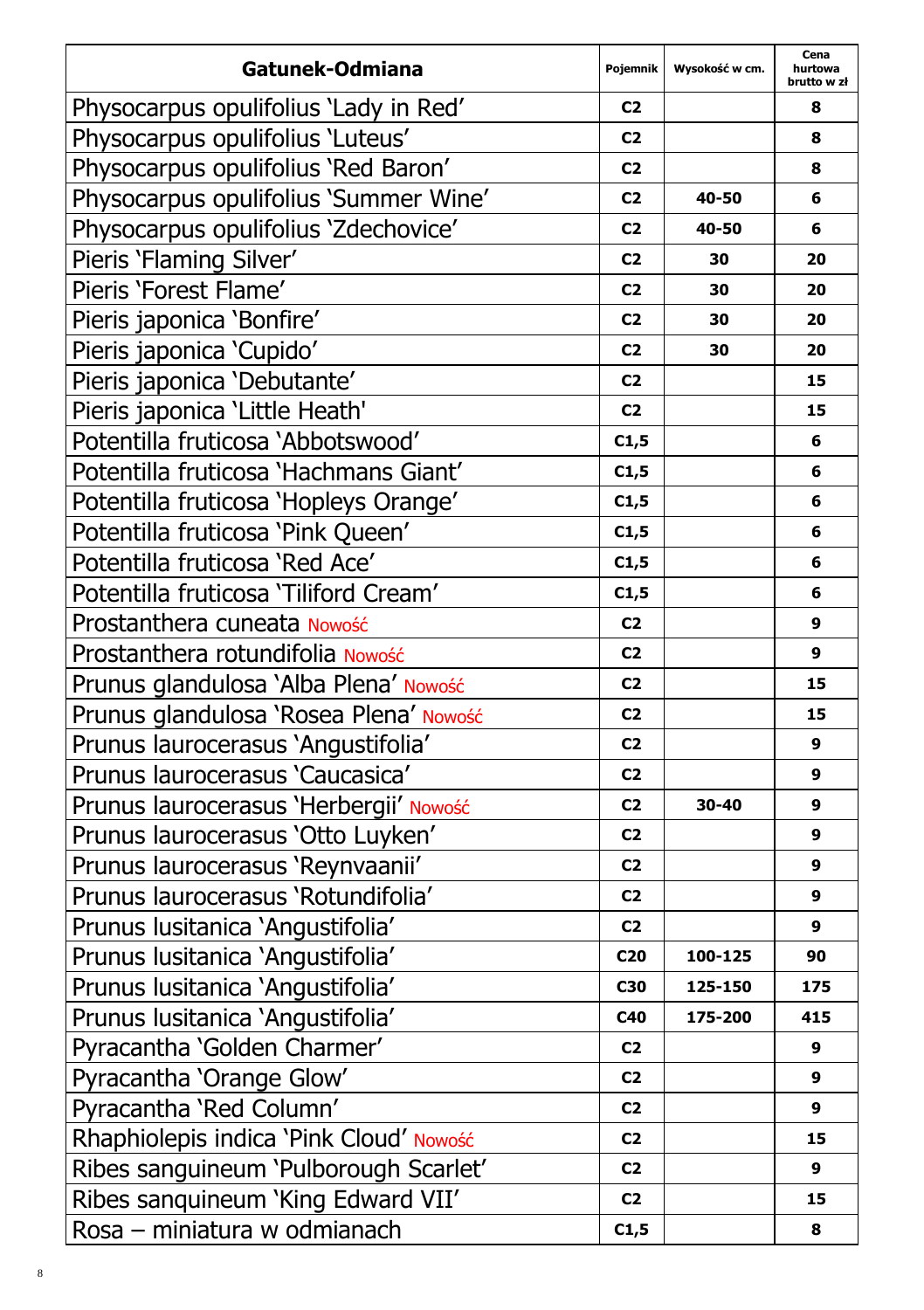| Gatunek-Odmiana                            | Pojemnik        | Wysokość w cm. | Cena<br>hurtowa<br>brutto w zł |
|--------------------------------------------|-----------------|----------------|--------------------------------|
| Rosa - rabatowa, okrywowa, pnąca,          | C3              |                | 16                             |
| wielkokwiatowa, w odmianach                |                 |                |                                |
| Rosa rugosa                                | C3              |                | 15                             |
| Sambucus nigra 'Black Beauty' PBR          | C <sub>2</sub>  | 30-40          | 15                             |
| Sambucus nigra 'Black Lace' PBR            | C2              | 30-40          | 15                             |
| Sambucus nigra 'Black Tower'®              | C2              |                | 15                             |
| Sambucus nigra 'Golden Tower' ®            | C3              | 40-50          | 21                             |
| Sambucus nigra 'Golden Tower'®             | C <sub>2</sub>  |                | 15                             |
| Sambucus nigra 'Madonna' Nowość            | C <sub>2</sub>  |                | 15                             |
| Sambucus racemosa 'Plumosa Aurea'          | C2              |                | 15                             |
| Sambucus racemosa 'Sutherland Gold' Nowość | C <sub>2</sub>  |                | 15                             |
| Sarcococca confusa                         | C <sub>2</sub>  | 20-30          | 10                             |
| Sarcococca hookeriana 'Purple Stem'        | C2              |                | 10                             |
| Sinocalycanthus chinensis                  | C <sub>2</sub>  |                | 25                             |
| Sinocalycanthus chinensis Nowość           | C12             | 125-150        | 160                            |
| Skimmia japonica                           | C3              | 30-40          | 60                             |
| Sorbaria sorbifolia 'Sem'                  | C2              | 50-60          | 15                             |
| Spiraea arguta                             | C <sub>2</sub>  |                | 8                              |
| Spiraea betulifolia 'Tor'                  | C2              |                | 8                              |
| Spiraea cinerea 'Grefsheim'                | C <sub>2</sub>  |                | 8                              |
| Spiraea japonica 'Albiflora'               | C2              |                | 6                              |
| Spiraea japonica 'Anthony Waterer'         | C <sub>2</sub>  |                | 6                              |
| Spiraea japonica 'Golden Carpet'           | C2              |                | 8                              |
| Spiraea japonica 'Golden Princess'         | C2              |                | 6                              |
| Spiraea japonica 'Goldflame'               | C <sub>2</sub>  |                | 6                              |
| Spiraea japonica 'Little Princes'          | C <sub>2</sub>  |                | 6                              |
| Spiraea japonica 'Magic Carpet'            | C2              |                | 6                              |
| Spiraea thunbergii                         | C <sub>2</sub>  |                | 8                              |
| Spiraea vanhouttei                         | C2              |                | 8                              |
| Spiraea vanhouttei 'Gold Fountain'         | C <sub>2</sub>  |                | 8                              |
| Spirea japonica 'Candlelight'              | C1,5            | 20-30          | 6                              |
| Spirea japonica 'Genpei (Shirobana)'       | C1,5            | 20-30          | 6                              |
| Spirea japonica 'Nana' Nowość              | C1,5            | 20-30          | 6                              |
| Staphylea pinnata                          | C5              | 50-60          | 65                             |
| Stephanandra incisa 'Crispa'               | C <sub>2</sub>  |                | 10                             |
| Stephanandra tanakae                       | C <sub>2</sub>  |                | 10                             |
| Styrax japonicus 'Fragrant Fountyn'        | C <sub>27</sub> | 150-175        | 220                            |
| Styrax japonicus 'Fragrant Fountyn'        | C3              | 50-60          | 85                             |
| Styrax japonicus 'Pink Chimes'             | C27             | 150-175        | 160                            |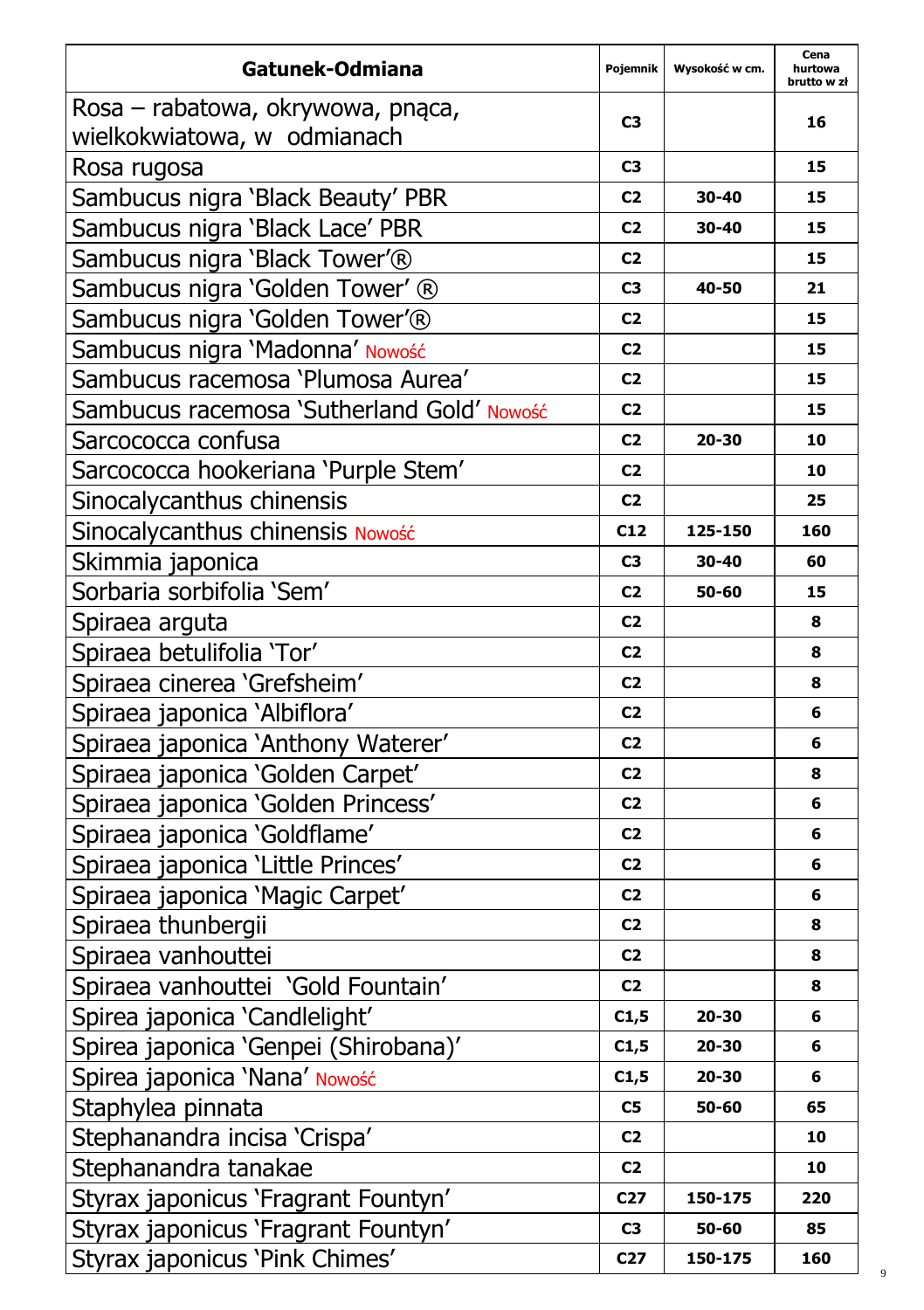| Gatunek-Odmiana                              | Pojemnik       | Wysokość w cm. | Cena<br>hurtowa<br>brutto w zł |
|----------------------------------------------|----------------|----------------|--------------------------------|
| Styrax japonicus 'Snow Cone'                 | C27            | 150-175        | 175                            |
| Styrax japonicus 'Snow Cone'                 | C3             | 50-60          | 85                             |
| Styrax obassia                               | C <sub>2</sub> |                | 25                             |
| Symphoricarpos doorenbosii 'Magic Berry'     | C <sub>2</sub> | 40-50          | 9                              |
| Symphoricarpos doorenbosii 'Mother of Pearl' | C2             |                | 9                              |
| Syringa chinensis 'Saugeana'                 | C <sub>2</sub> |                | 14                             |
| Syringa meyeri 'Flowerfesta'®                | C <sub>2</sub> |                | 14                             |
| Syringa meyeri 'Palibin'                     | C <sub>2</sub> |                | 14                             |
| Syringa meyeri 'Palibin'                     | C20            | 80-100         | 160                            |
| Syringa microphylla 'Josee'                  | C <sub>2</sub> |                | 14                             |
| Syringa patula 'Miss Kim'                    | C <sub>2</sub> |                | 14                             |
| Syringa vulgaris 'California Rose'           | C <sub>2</sub> |                | 14                             |
| Syringa vulgaris 'Carpe Diem' PBR            | C <sub>2</sub> | 40-50          | 14                             |
| Syringa vulgaris 'Emile Lemoine'             | C <sub>2</sub> | 40-60          | 14                             |
| Syringa vulgaris 'Excellent'                 | C <sub>2</sub> |                | 14                             |
| Syringa vulgaris 'Hortensja'                 | C <sub>2</sub> |                | 14                             |
| Syringa vulgaris 'Jan van Tol'               | C <sub>2</sub> | 40-60          | 14                             |
| Syringa vulgaris 'Krasavitsa Moskvy'         | C <sub>2</sub> |                | 14                             |
| Syringa vulgaris 'Lebioduszka'               | C <sub>2</sub> | 40-50          | 14                             |
| Syringa vulgaris 'Masséna'                   | C <sub>2</sub> |                | 14                             |
| Syringa vulgaris 'Miss Ellen Willmott'       | C <sub>2</sub> |                | 14                             |
| Syringa vulgaris 'Monique Lemoine'           | C <sub>2</sub> |                | 14                             |
| Syringa vulgaris 'Primrose'                  | C <sub>2</sub> |                | 14                             |
| Syringa vulgaris 'Prof. Hoser'               | C <sub>2</sub> |                | 14                             |
| Syringa vulgaris 'Sensation'                 | C <sub>2</sub> |                | 14                             |
| Syringa vulgaris 'Znamya Lenina'             | C <sub>2</sub> | 40-50          | 14                             |
| Tamarix tetrandra                            | C <sub>2</sub> |                | 10                             |
| Viburnum 'Eskimo'                            | C10            | 40-50          | 95                             |
| Viburnum 'Eskimo'                            | C2             |                | 9                              |
| Viburnum bodnantense 'Charles Lamont'        | C2             |                | 9                              |
| Viburnum bodnantense 'Dawn'                  | C <sub>2</sub> |                | 9                              |
| Viburnum burkwoodii 'Anne Russell'           | C7             | 60-80          | 85                             |
| Viburnum burkwoodii 'Conoy'                  | C7             | 60-80          | 75                             |
| Viburnum carlcephalum                        | C7             | 80-100         | 80                             |
| Viburnum carlesii 'Aurora'                   | C5             | 50-60          | 85                             |
| Viburnum davidii                             | C <sub>2</sub> | 30             | 9                              |
| Viburnum Farreri                             | C <sub>2</sub> |                | 9                              |
| Viburnum farreri 'Candidissimum'             | C5             | 60-80          | 65                             |
| Viburnum farreri 'December Dwarf'            | C3             | 30-40          | 65                             |